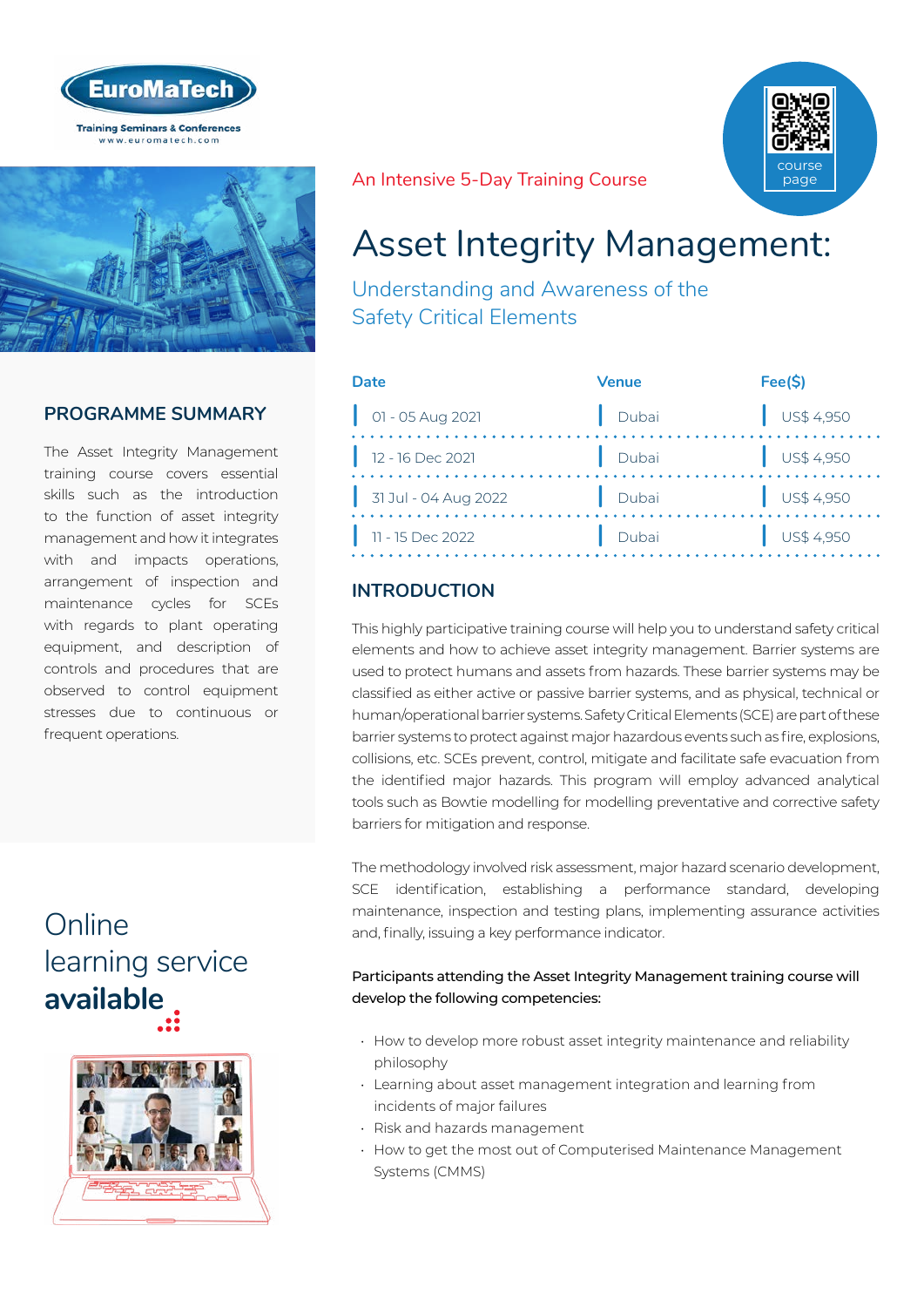### **TRAINING METHODOLOGY**

The Asset Integrity Management training course will combine presentations with interactive practical exercises, supported by video materials, activities and case studies. Delegates will be encouraged to participate actively in relating the principles of asset management to the particular needs of their workplace.

#### **In-house Training**

EuroMaTech is capable of conducting this training programme exclusively for your delegates. Please e-mail us on inhouse@euromatech.ae for further information and/or to receive a comprehensive proposal.





**Email Address:** info@euromatech.ae

**Website:** www.euromatech.com

#### **WHO SHOULD ATTEND**

#### This EuroMaTech training course will beneficial to:

- Technicians and managers who need knowledge of managing hazardous materials and complex machinery.
- Personnel involved in hazardous substances management and programs
- HSE personnel involved in safety management systems
- Engineers required having knowledge of process safety aspects of plant operation
- Other personnel interested asset management integrity

#### **PROGRAMME OBJECTIVES**

#### This Asset Integrity Management training course aims to enable participants to achieve the following objectives:

- Recognize the fundamentals of asset integrity management and definition 'safety critical element' (SCE)
- Ensure good understanding of hazardous risks
- Establishing safe procedures for operations and maintenance activities
- Selecting effective control measures for hazardous risks
- Establishing effective emergency management plans and emergency response actions
- Learning from failures: decision analysis of major disasters

## **QUALITY CERTIFICATIONS & ACCREDITATIONS**

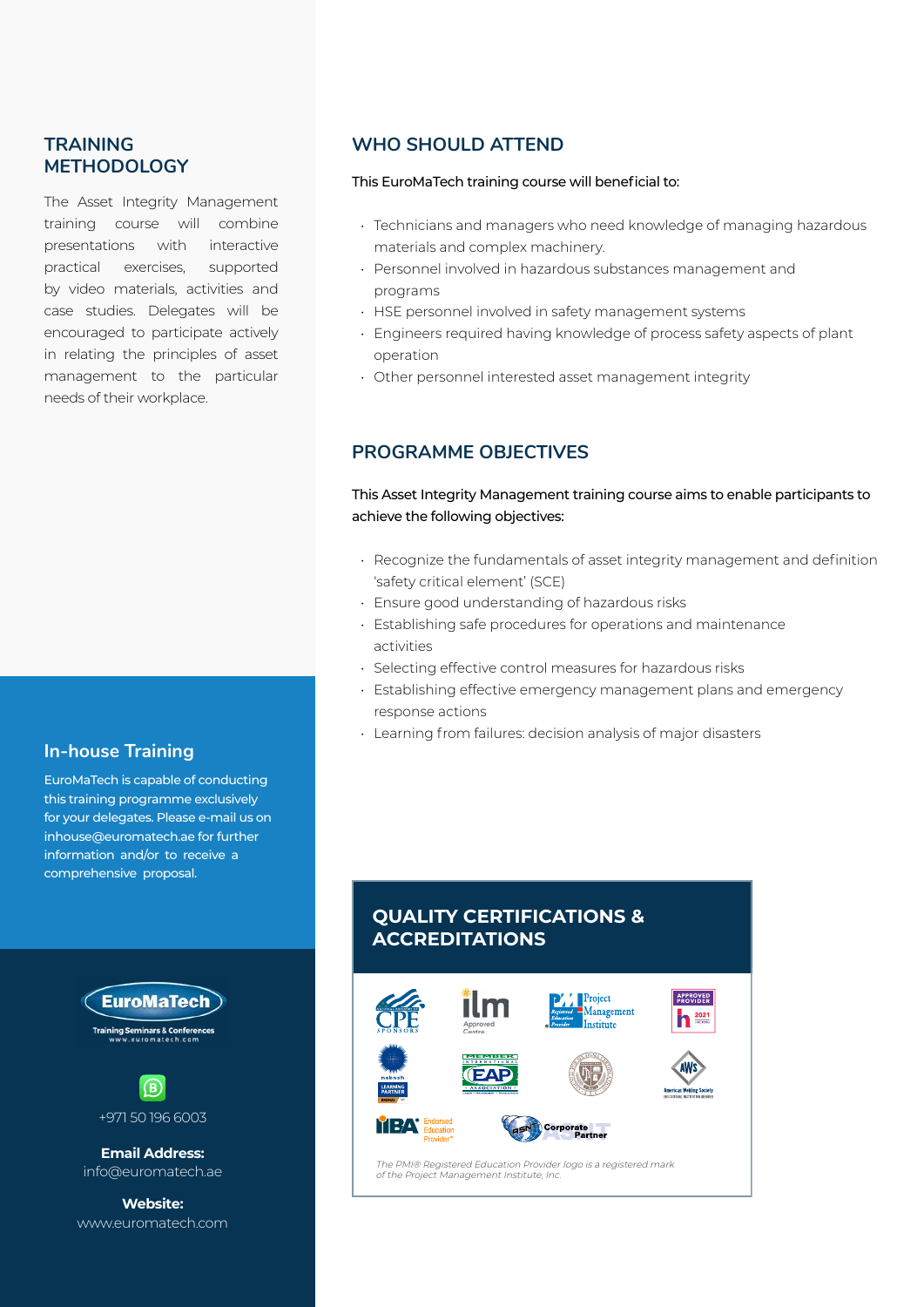# **COURSE OUTLINE**



### **Day 1**

#### Introduction to Asset Integrity Management (AIM)

- Asset Integrity Management (AIM)
- Management Responsibility
- AIM Life Cycle
- Failure Modes and Mechanisms
- Asset Selection and Criticality Determination
- Asset Integrity Procedures

## **Day 2**

#### Asset Integrity and Risk Assessment

- Risk Assessment
- Project Risk Management
- Risk and Reliability Analysis
- Risk Priority Number (RPN)
- Failure Mode and Effect and Criticality Analysis (FMECA).
- Iso Critical Curves

## **Day 3**

#### Inspections, Maintenance, Reliability and Repair Asset **Integrity**

- Inspection and Maintenance of Systems
- Monitoring of Corrosion and Erosion Damage of Pipelines
- Fault Tree Analysis (FTA)
- Reliability Block Diagrams (RBD)
- Minimum cut Set Analysis (MCSA)
- Case Studies from various industries

## **Day 4**

#### Performance Measures and Key Performance Indicators (KPIs)

- Challenges of Performance Measures
- Performance Measures as a Continuous Improvement Process
- The Overall Equipment Effectiveness (OEE) as a Source of Best Practice in Maintenance
- Best and Worst Practices in Performance Measures
- Performance measures for Total Productive Maintenance (TPM)
- Performance measures for Reliability Centred Maintenance (RCM)
- Common maintenance metrics and development of the maintenance department scorecard

## **Day 5**

#### Best Practice Through Manufacturing and Maintenance **Systems**

- How to get the most of your Computerised Maintenance Management System (CMMS)?
- Benefits that can result from **CMMS**
- Optimum Decisions for Maintenance Policies
- The Applications of the Decision Making Grid (DMG)
- How to transform Data to Decisions
- Examples of Approaches and Case Studies. Examine the organizational and managerial considerations for effective maintenance work